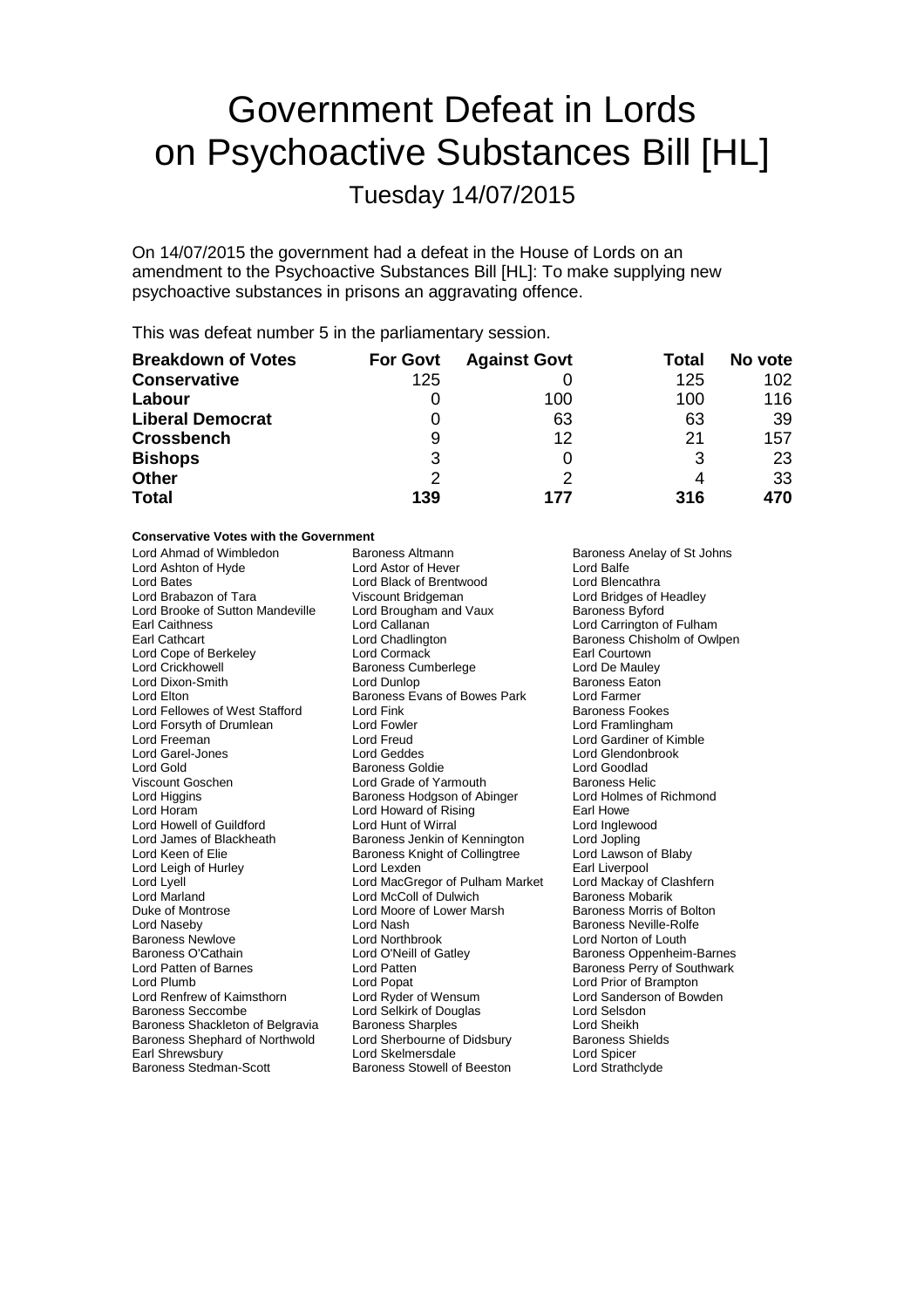Lord Suri Lord Taylor of Holbeach Lord Trefgarne Lord True Communist Communist Communist Viscount Ullswater Communist Charoness Vermanness Vermanness Vermannes<br>Communist Communist Communist Communist Communist Communist Communist Communist Communist Communist Communist<br>C Lord Wakeham Lord Waldegrave of North Hill<br>Baroness Wheatcroft **Lord Whitby** Baroness Wheatcroft **Lord Whitby** Lord Whitby **Baroness Wilcox**<br>Baroness Williams of Trafford **Container Wilscount Younger of Leckie** Viscount Younger of Leckie

#### **Conservative Votes against the Government**

#### **Labour Votes with the Government**

**Labour Votes against the Government**<br> **Raroness Adams of Craigielea** 
<br> **Lord Anderson of Swansea** Baroness Adams of Craigielea Lord Anderson of Swansea Baroness Andrews<br>Baroness Armstrong of Hill Top Lord Bach Cord Bach Lord Bassam of Brighton Lord Carter of Coles Lord Clark of Windermere<br>
Baroness Corston Baroness Crawley Baroness Kennedy of Cradley Baroness Kinnock of Holyhead<br>
Lord Kirkhill Baroness Kinnock of Holyhead Lord Lipsey Baroness Lister of Burtersett<br>
Lord MacKenzie of Culkein<br>
Baroness Mallalieu Baroness Pitkeathley **Lord Ponsonby of Shulbrede**<br>
Lord Rea **Corporation**<br>
Lord Rea **Baroness** Rebuck Lord Sawyer<br>
Baroness Smith of Gilmorehill
Baroness Smith of Basildon Lord Watson of Invergowrie Lord West of Spithead Baroness Whitaker Controller Baroness Wilkins Lord Young of Norwood Green

Baroness Armstrong of Hill Top Lord Bach Lord Baroness Blood<br>
Baroness Blood Cord Borrie Lord Borrie Lord Bradley Baroness Blood Lord Borrie Lord Bradley Lord Brooke of Alverthorpe Lord Brookman Lord Campbell-Savours<br>
Lord Carter of Coles Lord Clark of Windermere Lord Collins of Highbury Baroness Corston **Baroness Crawley Baroness Crawley** Lord Davies of Oldham<br>
Lord Desai **Baroness Donaghy** Baroness Donaghy Lord Desai Baroness Donaghy Baroness Drake Lord Dubs **Baroness Farrington of Ribbleton** Lord Faulkner of Worcester Lord Foster of Bishop Auckland Lord Foulkes of Cumnock Baroness Gale Lord Giddens **Baroness Golding** Lord Grantchester<br>
Viscount Hanworth **Baroness Golding** Lord Haringev<br>
Lord Haskel Viscount Hanworth **Markel Lord Harris of Haringey** Lord Haskel<br>Lord Haworth **Lord Harris Hayter of Kentish Town** Baroness Healy of Primrose Hill Lord Haworth Baroness Hayter of Kentish Town<br>Baroness Hollis of Heigham Lord Howarth of Newport Baroness Hollis of Heigham Lord Howarth of Newport Baroness Howells of St Davids<br>
Lord Howie of Troon Lord Hughes of Woodside Baroness Jones of Whitchurch Lord Howie of Troon **Lord Hughes of Woodside** Baroness Jones of Whitchurch<br>
Lord Jones **Lord Lord Lord Lord Active Control**<br>
Lord Jones **Control** Lord Jones **Lord Lord Judd** Lord Judd Lord Lord Kennedy of Southwark<br>
Baroness Kennedy of Cradley **Baroness Kinnock of Holyhead** Lord Kinnock Lord Kirkhill Lord Layard Lord Lea of Crondall Lord Lennie **Baroness Liddell of Coatdyke** Lord Liddle<br>
Lord Lipsey **Baroness Lister of Burtersett** Lord Lympne Lord MacKenzie of Culkein **Baroness Mallalieu** Baroness Massey of Darwen<br>
Baroness McDonagh<br>
Baroness McDonagh Lord Maxton **Communist Communist Communist Communist Communist Communist Communist Communist Communist Communist Communist Communist Communist Communist Communist Communist Communist Communist Communist Communist Communist** Exaroness McIntosh of Hudnall Lord Mendelso<br>
Lord Morris of Handsworth Baroness Nye Baroness Morgan of Ely Lord Morris of Handsworth Baroness Ny<br>
Lord O'Neill of Clackmannan Lord Patel of Bradford Lord Pendry Lord O'Neill of Clackmannan Lord Patel of Bradford Lord Pendry<br>
Baroness Pitkeathley Lord Ponsonby of Shulbrede Lord Prescott Baroness Rebuck Lord Reid of Cardowan<br>
Lord Rosser Lord Rowlands Lord Rooker Lord Rosser Lord Rowlands Baroness Smith of Gilmorehill Baroness Smith of Basildon Lord Stevenson of Balmacara<br>
Lord Stone of Blackheath Baroness Symons of Vernham Dean Lord Taylor of Blackburn Baroness Symons of Vernham Dean Lord Taylor of E<br>Lord Touhig Lord Tunnicliffe Baroness Thornton **Lord Touhig** Lord Touhig Lord Tunnicliffe<br>
Lord Watson of Invergowrie Lord West of Spithead **Baroness Wheeler** 

Lord Woolmer of Leeds

#### **Liberal Democrat Votes with the Government**

## **Liberal Democrat Votes against the Government**

Mandeville

Baroness Barker **Baroness Bonham-Carter of Yarnbury** Lord Burnett<br>Lord Clement-Jones **Baroness Domess Domess Domess Domess** Domess Domess Domess Domess Domess Domess Domest Domest Baroness Humphreys Baroness Pinnock Lord Purvis of Tweed<br>
Lord Redesdale Lord Rennard Baroness Smith of Newnham

Lord Clement-Jones Lord Dholakia Baroness Doocey Lord Fearn **Earl Clasgow**<br>
Lord Greaves **Container Baroness Hammed Baroness Harmoness Harmoness Harmoness Harmoness Harmoness Harmoness Har** Baroness Hamwee Baroness Harris of Richmond<br>
Lord Hussain Corpus Baroness Hussein-Ece Baroness Janke Baroness Jolly Baroness Haroness Kramer<br>
Lord Les of Trafford Cord Lester of Herne Hill Baroness Ludford Lord Lester of Herne Hill **Baroness Ludford**<br>Baroness Maddock **Baroness Manzoor** Lord Macdonald of River Glaven Baroness Maddock Baroness Manzoor<br>
Lord Marks of Henley-on-Thames Lord McNally Baroness Miller of Chilthorne Domer Lord Marks of Henley-on-Thames Lord McNally **Baroness Miller Chilthorne Chilthorne Chilthorne Chilthorne Chilthorne Chilthorne Chilthorne Chilthorne Chilthorne Domerre Chilthorne Domerre Domerre Chilthorne Domerre Domerre** Lord Newby **Communist Communist Communist Communist Communist Communist Communist Communist Communist Communist Communist Communist Communist Communist Communist Communist Communist Communist Communist Communist Communist** Lord Redesdale Lord Rennard Lord Roberts of Llandudno Baroness Scott of Needham Market Lord Sharkey<br>Lord Shutt of Greetland Baroness Sharp of Guildford Lord Shipley<br>
Lord Shutt of Greenland Lord Smith of Clifton<br>
Lord Stephen

Baroness Bakewell of Hardington